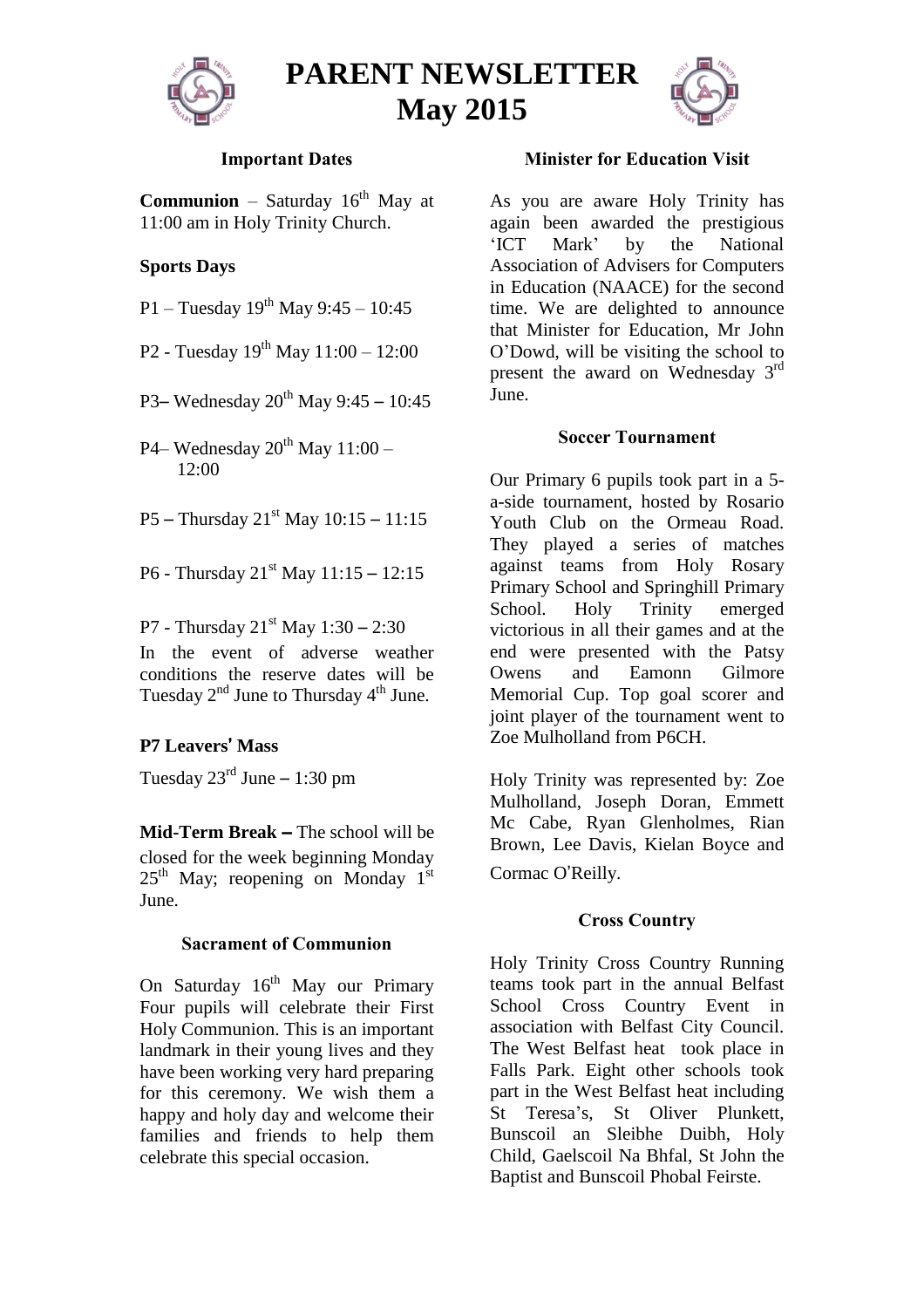

**PARENT NEWSLETTER May 2015**



In the boys' race a strong Holy Trinity team took 1<sup>st</sup> place overall with three individual places in the top 10 going to Ryan Mc Menamin, Conor Scannell and Kyle Mc Greevy.

The girls' team finished in  $3<sup>rd</sup>$  place overall against a strong field. We again clinched individual honours with Georgia Murray finishing in the top ten. Both teams represented their school excellently. Well done to all our runners this year. The Girls' Team was represented by: Aoife Mc Phillips, Niamh Maxwell, Emma Mc Conway, Rachel Kerr, Niamh Murtagh, Ellie Burns, Georgia Murray and Fiona Mc Comb. The Boys' Team was represented by: Conor Scannell, Ryan Mc Menamin, Stephen Bradley, James Lundy, Conal Keenan, Kyle Mc Greevy and Garric Mac Adhaimh.

# **Key Stage One Assembly**

The Key Stage One Assembly was presented by Mrs Devlin's and Mrs Gallagher's P1 classes. The theme of the assembly was 'Friendship and Caring' and was based on a story the pupils enjoy called Farmer Duck. The narrators told the story while a group of children acted it out. They sang songs and said prayers about helping out and caring for each other and for our families. After the assembly Mrs Boyd presented the awards for Star of the Month. The award winners were: Matthew McGoldrick, Bobby Curran, Roise Kennedy, Katie Brammeld, Megan Mc Kinney, Darragh Butler, Aaliyah McCrory, Niall Boyle, Kealan Smyth, Podraig Thompson, Sean McCabe, Aoife Murtagh, Gerard Devine, Liam Walsh, Seamus McAllister, James Kelly, Odhran Kearney, Sé Adams and Adam O'Neill. Well done to them all.

### **Key Stage 2 Assembly**

On Thursday 30<sup>th</sup> April Mr Hackett's Primary 6 class performed their assembly. This assembly celebrated May as being the month in which we celebrate Mary. The pupils reminded us all of how we should cherish and respect our own mothers and the assembly finished with a photo roll of pupils and teachers with their mothers. After the assembly Mrs Boyd presented the awards for Star of the Month. The award winners were: Joseph Curley, Bernadette Irwin, Renise McHugh Baggley, Joshua Lavery, Libby Milligan, Declan Curran, Ciaran Dempsey, Eva Akinsehinde, Naomi Campbell, Samuel O'Hara, Leah Fisher, Domhnall Sheridan, Caomhin Fryers and Odhran Braham. Congratulations to these pupils!

### **Sunshine Class**

The Sunshine Group and Mrs Mc Greevy's class went to 'Pets at Home' to investigate more about rabbits, lizards and guinea pigs. The friendly staff let the children pet a rabbit and a lizard. The Sunshine Group bought three goldfish, one has been named Nemo and the pupils have yet to name the two other additions to the room.

# **Monthly Mass**

On Tuesday the pupils from P4 to P7 participated in their monthly mass. Fr Smyth celebrated the mass, while the pupils sang hymns. Fr Smyth spoke to the children about the changing seasons and the link with the Church seasons. Father Smyth spoke to the children about spring and new beginnings. It proved to be a joyful occasion and all of the pupils were